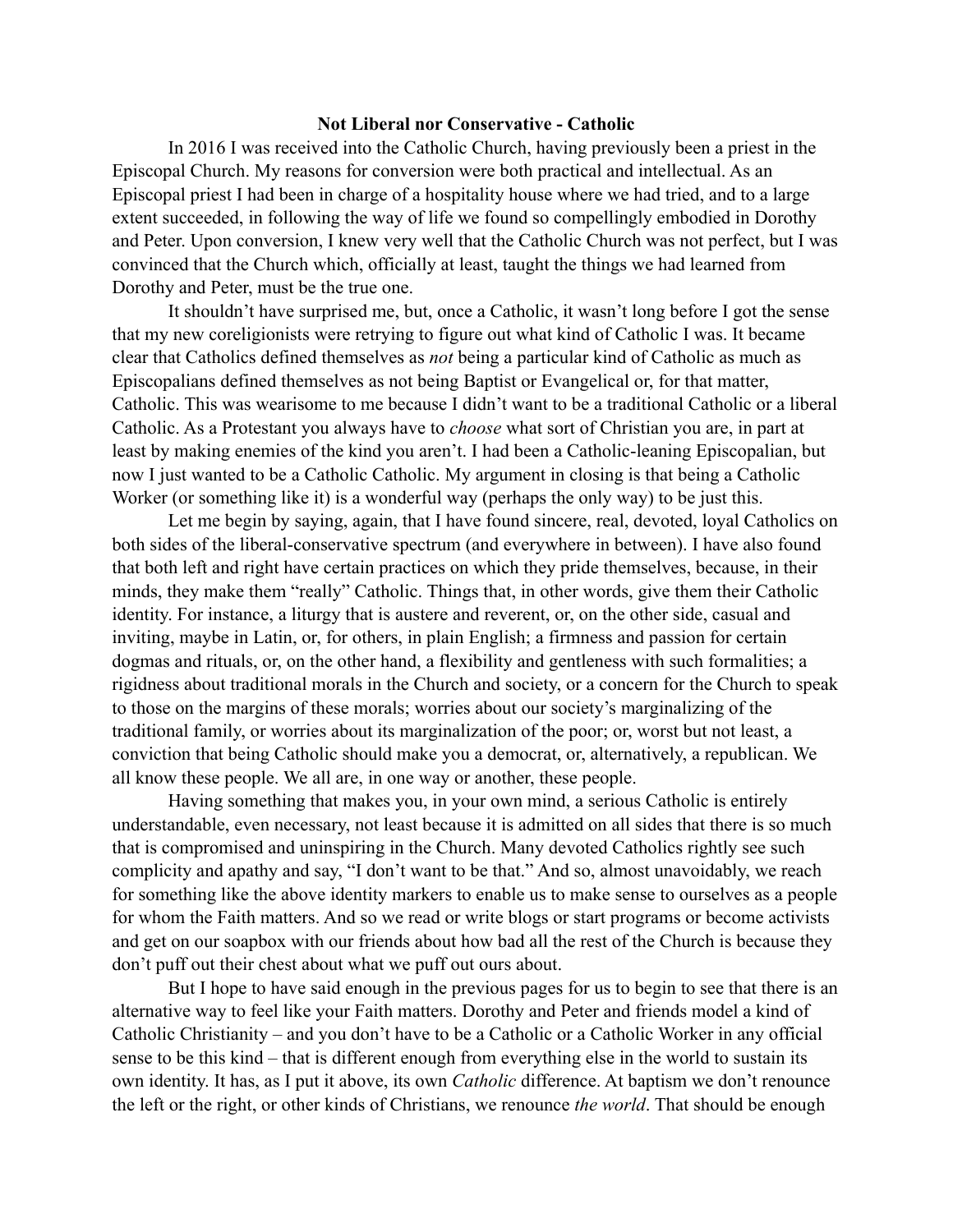difference for anyone. And I have argued above that that this difference *just is* traditional Catholicism, consistently lived: prayer, poverty, sacraments, adventure, hospitality and community. No chest puffing necessary.

In other words, if you are a Catholic, you have all you need to stop defining yourself on the left-right spectrum. Was Dorothy Day a liberal or a conservative Catholic? When she first sought baptism, she chose the pre-Vatican II, Latin, strict, insular, traditional Catholic Church. Does this make her a conservative? Well, she was also a fiercely outspoken woman who traveled the country talking about the Church's complicity with wealth and privilege. Does this make her a liberal? She was invited once to speak to a group at a South Dakota college about women's rights, including the right to choose an abortion. To everyone's surprise, she launched into a prolife diatribe, condemning the right to choose. Does this make her conservative? She was repeatedly arrested during the 1950's for her refusal to participate in mandatory nuclear defense drills. Does this make her a liberal? After Vatican II, when a priest would come to St. Joseph House in ordinary clothes to say Mass, she would turn them away unless they wore vestments. Does this make her conservative? In any of these issues was she doing anything other than simply following plain well-known Catholic teaching and discipline? She was neither a conservative, nor a liberal, she was a Catholic.

She made this identity as clear as anyone could want in the headline of one of her own short articles, much to the chagrin of liberals and conservatives: "We are Un-American, We are Catholics." Of course, Dorothy did not mean to disown her country. She was saying (as the article bears out) that if forced to choose between the claims of the Church and a citizenship, left or right, that compromised any of those claims, she was firmly with the Church. And my final suggestion is that such loyalty to both the Church's traditional teachings and her unconventional way of life, including the sort of lived solidarity with the poor we have seen them model, is something that *both* traditionalists and liberals, on their own terms, should would. Liberals should want orthodoxy and conservatives should want solidarity because only with orthodoxy and solidarity do either liberals or conservatives really get what they puff out their chests about in the first place.

Liberals concerned with the injustices of our world are sometimes dismissive of a rigorous adherence to the doctrine and morals of the Church. In a world with starvation, childsoldiers, and nuclear weapons, I think the suggestion is, having your Trinitarian theology all lined up or worrying about what other people do in their bedrooms seems pretty trite. Didn't Jesus talk about feeding the hungry and loving people without judgement? This is the "bigger fish to fry" attitude, and it is certainly understandable. And yet, if the liberal is concerned to show compassion and dignity to all, her case would be made much stronger, not by sidelining traditional doctrines, but by embracing them, as Dorothy and Peter did. I once had the director of an inner city day shelter – a wonderful Catholic woman who loved deeply the poor in the best "being with" sort of way – tell me that Jesus didn't want us to worship him but to follow him in how he treated others. A very common sentiment – the idea being that too much of that religious stuff takes us away from the real work that Jesus calls us to do. Get out of Church and into the world.

Yet thinking that Jesus really is to be worshiped because he is God – maybe even "consubstantial with the Father" – one of those abstract dogmas sometimes dismissed as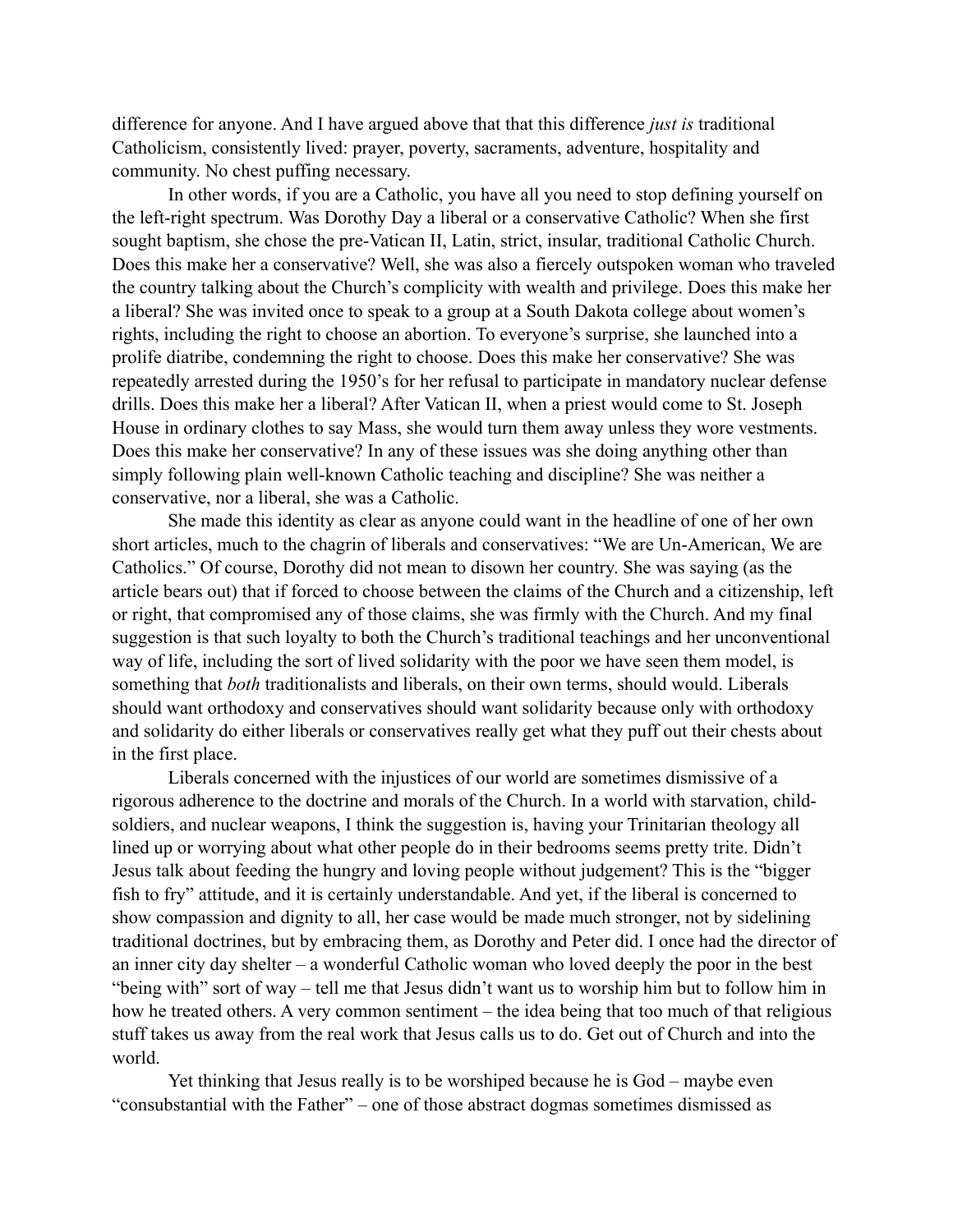irrelevant – makes all the difference in our approach to the poor. For what did Jesus say? "You did it to me." In other words, when Christians have served the poor, they have done so because in them they have found Jesus, who is God himself. What higher dignity and urgency could there be for the cause of the oppressed? If you love the underdog and the little man, why would you not want to believe – and rejoice – in all the Church's theological affirmations about Jesus (and Mary for that matter) – for they all only serve root the best humanitarian instincts in Divine Revelation. Play loose with them, and you will ultimately sever God from humanity all together. And this is true, not just at the level of theory (I'll spare you that exposition), but most strikingly as a matter of practice or experience. If we looked at history I think we would see that those with the most skin in the game on behalf of the poor have overwhelmingly (but of course not exclusively) been dogmatically orthodox, and that those who have not been have tended more and more to deal, not with people, but with bureaucracies that push people around. Those like Dorothy and Peter who give their lives, livelihoods and reputations for the poor and become poor themselves don't do it because they are more compassionate or empathetic than the rest of us. They do it because they have no doubt that their lives stand on truths more important than any material advantage. They find these dogmas mirrored back to them in what they do. Liberals should want orthodoxy.

And conservatives should want solidarity. John Henry Newman, one of Dorothy's favorite writers, noted that our faith comes alive – we become really convicted – only when we are regularly surrounded by images and symbols that vividly and tangibly impress the Faith on us. This is one reason why churches are decorated with icons and art, and why beautiful, reverent worship is so important. A Solemn High Mass with Gregorian Chant can sometimes keep my fires burning from one Sunday all the way to the next. But this is also what living the Sermon on the Mount, or life in a hospitality house, does. It is hard to doubt the claims of the Church when you have those truths playing out right in front of you. Here is Christ himself –Slim, Mac, Danny – sitting right across from you; Christ himself, telling a joke, drinking coffee, or throwing up. You can touch him, hear him, smell him. Arguments are less important when you are living among the facts. Dorothy and Peter's lives go a long way to making the truths of the Gospel empirically verifiable.

And this, of course, is something we could all use a little more of. For it's obviously true what everyone says, that the Church today has lost credibility. Which is a fancy way of saying most churches are just hard to take very seriously – for the average American, but also, to varying extents, for each one of us. And this is not because we don't have the arguments to make the Faith persuasive, or because it's been discredited by science, or because it's no longer the religion of the rich and respectable. It's because we don't live among the facts of the Gospel. Judging by what they see, seekers and skeptics (both Catholic and not) understandably conclude that Catholicism consists of an hour on Sunday, with other comfortable people, being made to feel as comfortable as possible, some sentimental music, and some sappy words that barely skim across the surface of reality. *This* is the image that most people have of the Church, and this is a big reason why so many people have left it. Not because they disagree with it, but because it is so boring that there is nothing to disagree *with*. The Church's primary witness is what it *does* for all the world to see, and what it is currently doing is convincing no one.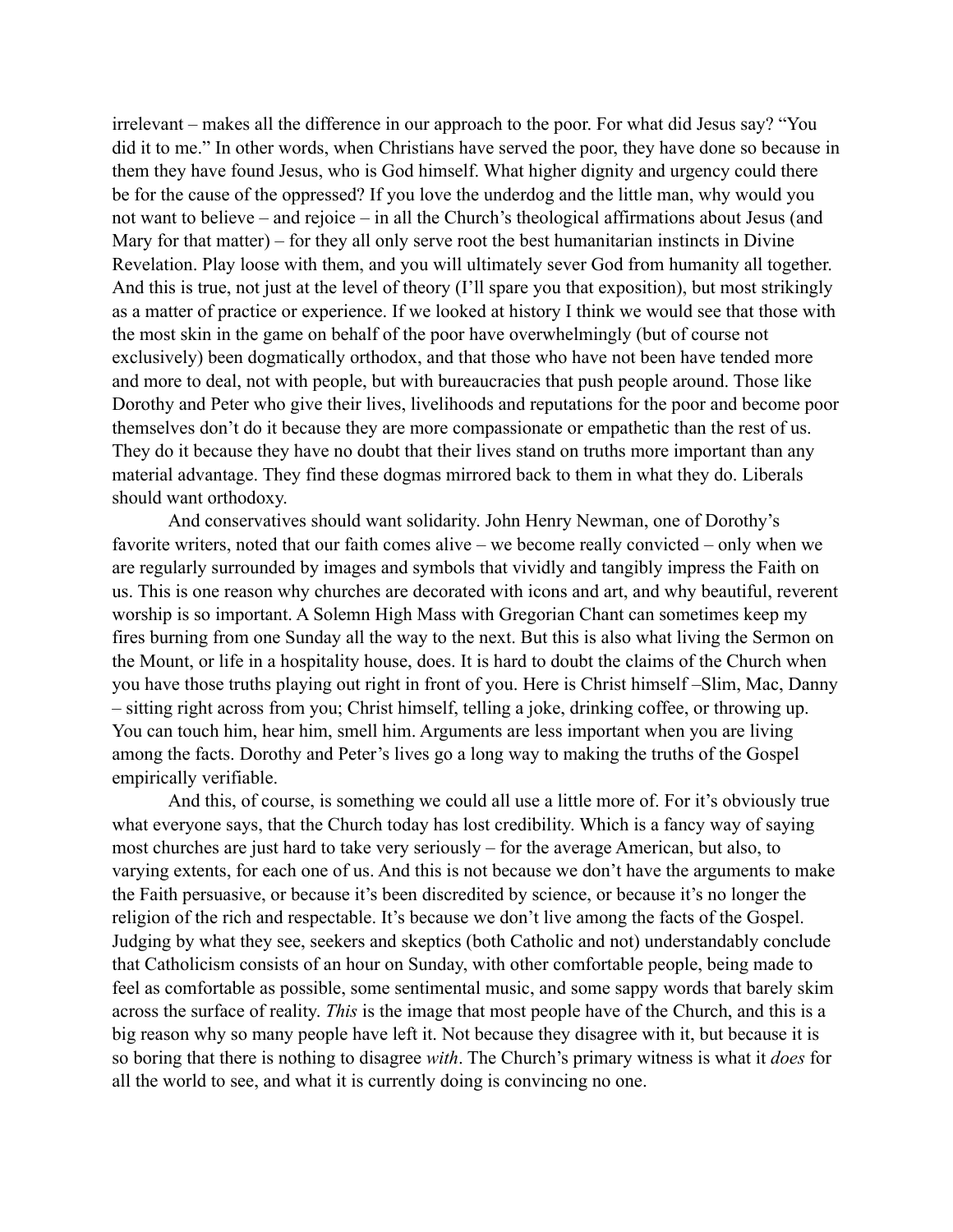To become credible, we'll have change the image that comes to mind when people think of the Church. And that will mean having what you might call a more persuasive "material rhetoric." What do we say, not with our lips, but with the very circumstances of our lives – where we stand around and who we do it with? It will have to be something that, at the very least, gets your attention. The early Church, with its martyrs, its poverty, its sacrifice, and its joy, had this material rhetoric in spades. So did the monastics, and later the Franciscans; giving up everything, and attracting people in droves. So, a century ago, did Dorothy and Peter:

<span id="page-3-1"></span>To come to the Worker house of hospitality is a bewildering experience…for once inside it was like stepping over twenty centuries and landing in the time of the apostles. For here was a group of people living as the early Christians of Jerusalem had lived, becoming poor themselves and living among the poor in fidelity to the Gospel. The Catholic Workers were making an effort to live Christianity, not just talk about it.<sup>1</sup>

Do we want to be credible, to unite a divided Church, to interest the youth, to silence the scoffers, to arouse the apathetic, to draw back the lapsed, to entice the seeker? Eventually we'll have to put away the programs, the shiny websites, the nifty arguments, the surveys and the sociological studies, the endless talk of relevancy, or any of the other ingenious ways we have devised to make it possible to continue to have Christianity without having Christians. We'll have to just be Christians and let the chips fall where they may.

And so I'll end this little book with a little wager. Peter's idea was that each parish should have a hospitality house. I bet that in many places this could be done for a fraction of the cost of current programming. I bet people would flock to it; that it would be the image we need; that it could be a place of formation, sacrifice, adventure, community. It would be risky; there would be lots of liability issues; it would not be safe. But people would notice. The young would be intrigued; the comfortable would be roused; it would create opposition; but it would create, surely, as much more common ground. Countless other ministries could be built around it; it could take participation at all sorts of levels from all kind of parishioners. I bet it could make the parish, once again, the center real – not just a spiritual, but a *social* body.

But, alas, I also bet that this won't ever happen. It's no one's fault in particular, but it just is the case that our parishes and (also, let me emphasize, through no fault of their own) our priests, are, almost by necessity today, so chained to a whole range of institutional, financial, and legal strictures, as to make the practice of the Gospel *as* a parish close to impossible. And so, when it becomes clear that, perhaps especially, our Church insurance policies effectively prohibit a persuasive display of the Faith, the Church will once again have to take unconventional shapes, as it has over and over again throughout the centuries.

That time has now come. Parishes may continue for a time to be, as they already are, sacramental hubs, but the maintenance of Catholic *life* will fall to the laity. We must take up this role humbly, quietly, without anger or guile, without drawing attention to ourselves, and with all the deference we owe our bishops and priests. But we should also do it confidently, for it is not as though something in the divine plan has gone wrong. The Maurin Mandate is not God's Plan B any more now than it was in the time of the Apostles. Rather, it is so important because it unearths authentic and essential Christian practices that have gotten buried under the muck and

<span id="page-3-0"></span>William O'Connor, *Ecclesiastical Review,* 1935, 93. [1](#page-3-1)